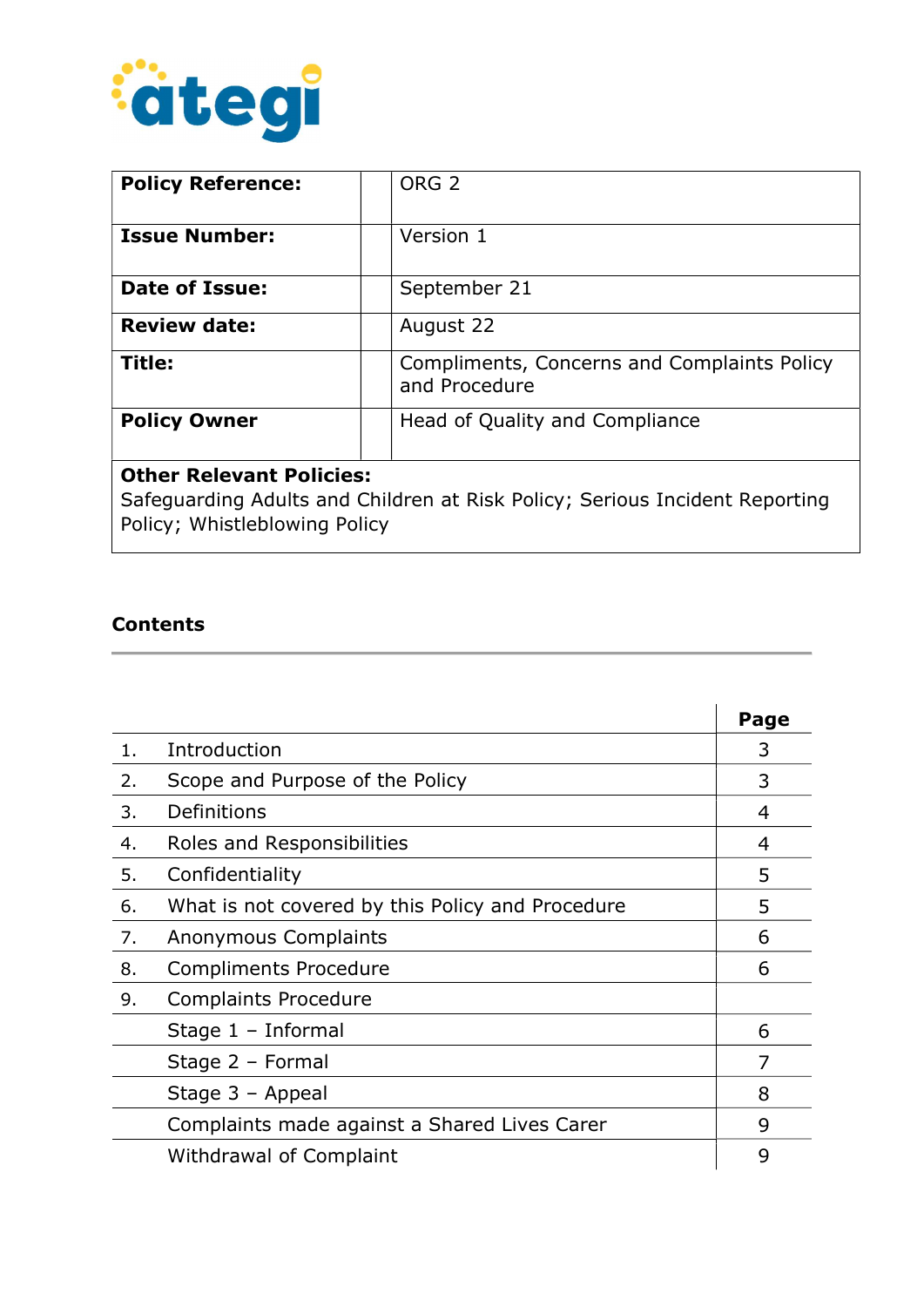| Dissatisfied with the response to the complaint |                                                                  | 9  |
|-------------------------------------------------|------------------------------------------------------------------|----|
| 10.                                             | <b>Duplicate Complaints</b>                                      |    |
| 11.                                             | Duty of Candour                                                  |    |
| 12.                                             | Publication                                                      |    |
| 13<br>Monitoring and Review<br>13.              |                                                                  |    |
| Linked Policies and Procedures<br>13<br>14.     |                                                                  |    |
|                                                 |                                                                  |    |
| <b>Appendices</b>                               |                                                                  |    |
| Appendix A                                      | ategi Compliments and Formal Complaints Form                     | 14 |
| Appendix B                                      | ategi Compliments and Complaints Procedural<br><b>Flowcharts</b> | 16 |
| Appendix                                        | ategi Policy receipt Acknowledgment                              | 19 |
|                                                 |                                                                  |    |

# 1. Introduction

1.1 ategi is committed to the fundamental principle of protecting people from harm and this is developed and sustained through a positive culture of vigilance, implementing learned lessons from incidences and working in partnership with statutory agencies, partner services and organisations, trustees, managers, staff, Shared Lives Carers, people we support and their families.

 At ategi, we support each person as an individual, enabling them to develop their skills and confidence and increase their independence. Whatever their needs are, we make sure the care is tailored, so we can support people to live the way they want to.

The organisation provides the following services:

- **Shared Lives Scheme** supports people with a learning disability, physical disability, mental health concerns, older and younger adults. The scheme supports people to live within a shared lives arrangement.
- Supported Living Services supporting individuals aged 18 and over with learning and physical disabilities, mental health needs and those with an autistic spectrum diagnosis.
- **Visiting Support** a flexible service, supporting people who live in and around Cardiff who are vulnerable because of their learning disability and/or their physical/ sensory difficulties, from 2 hours at a time, up to a full week, depending on their needs.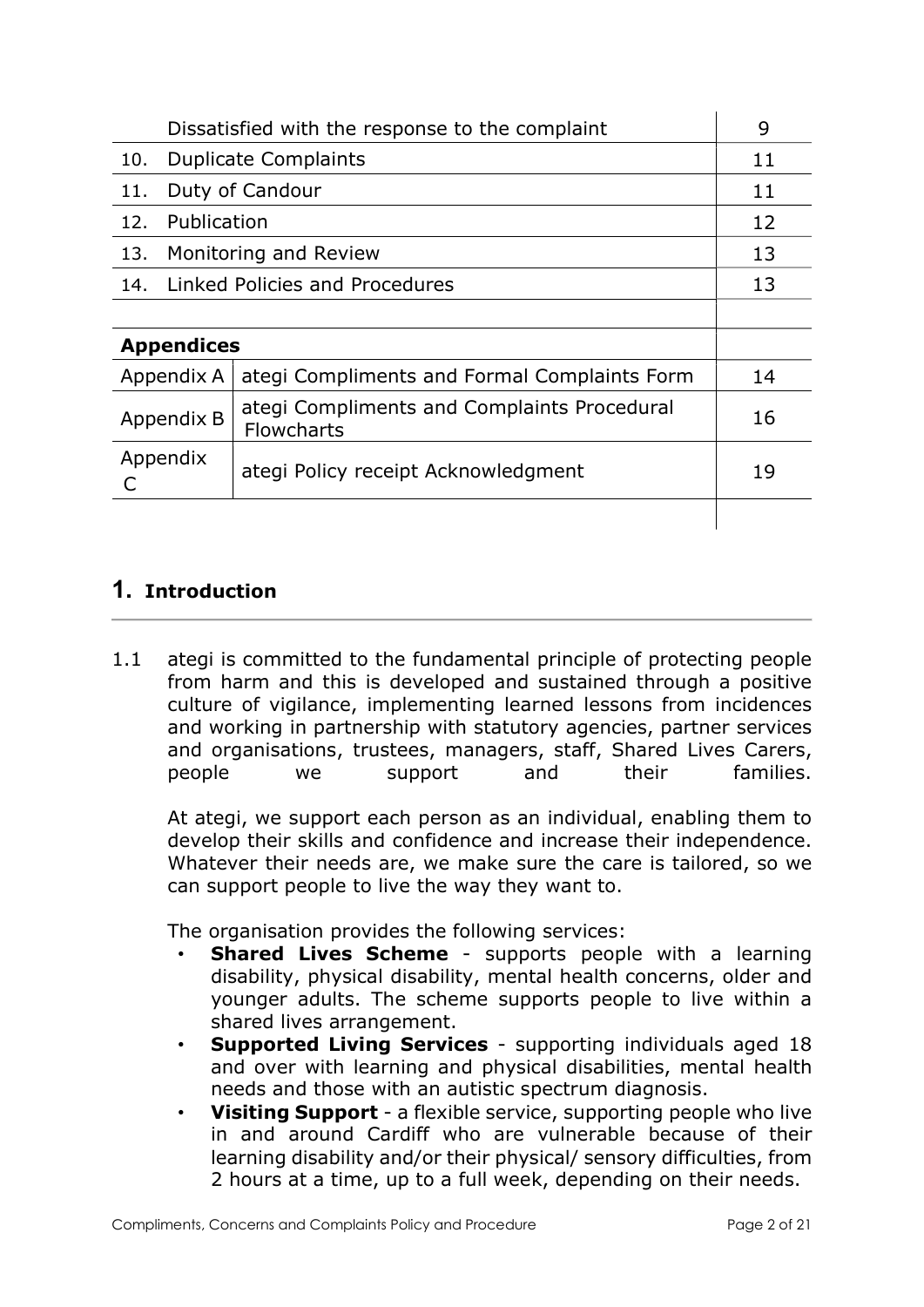1.2 The values that ategi was built on remain strong and clear today ensuring that anyone who makes use of our services has full control over their lives and the support they have, are respected as equal partners in the planning of their support and are enabled to live the life that they want to live.

### 2. Scope and Purpose of the Policy

- 2.1 This policy applies to all areas of ategi and we are committed to providing high quality services in an open transparent and accountable way that builds trust and respect (see section 12 Duty of Candour).
- 2.2 The trustees, managers, staff and Shared Lives Carers at ategi will treat all people we support, their families or people acting on their behalf and our Shared Lives Carers with courtesy and respect. We will respect your right to privacy and confidentiality.
- 2.3 One of the ways in which we continue to improve our services is by listening and responding to the views of the people we support, their families and our Shared Lives carers, in particular by responding positively to complaints, and by putting mistakes right.
- 2.4 We aim to ensure that:
	- giving a compliment, raising a concern or making a complaint is as easy as possible
	- we welcome compliments, feedback and suggestions
	- we treat a complaint as a clear expression of dissatisfaction with our service which calls for an immediate response
	- we deal with it promptly, politely and, when appropriate, confidentially
	- we respond in the right way for example, with an explanation, or an apology where we have got things wrong, or information on any action taken etc.
	- we learn from complaints, use them to improve our services, and review annually our complaints policy and procedures
- 2.5 Compliments are valuable, welcome and important and when they are received, either verbally or in writing, they will be recorded. Compliments enable the us to:
	- understand that our services are being provided to the satisfaction of the people we support and their families
	- provide positive feedback to our staff and Shared Lives Carers
	- influence our organisational and service development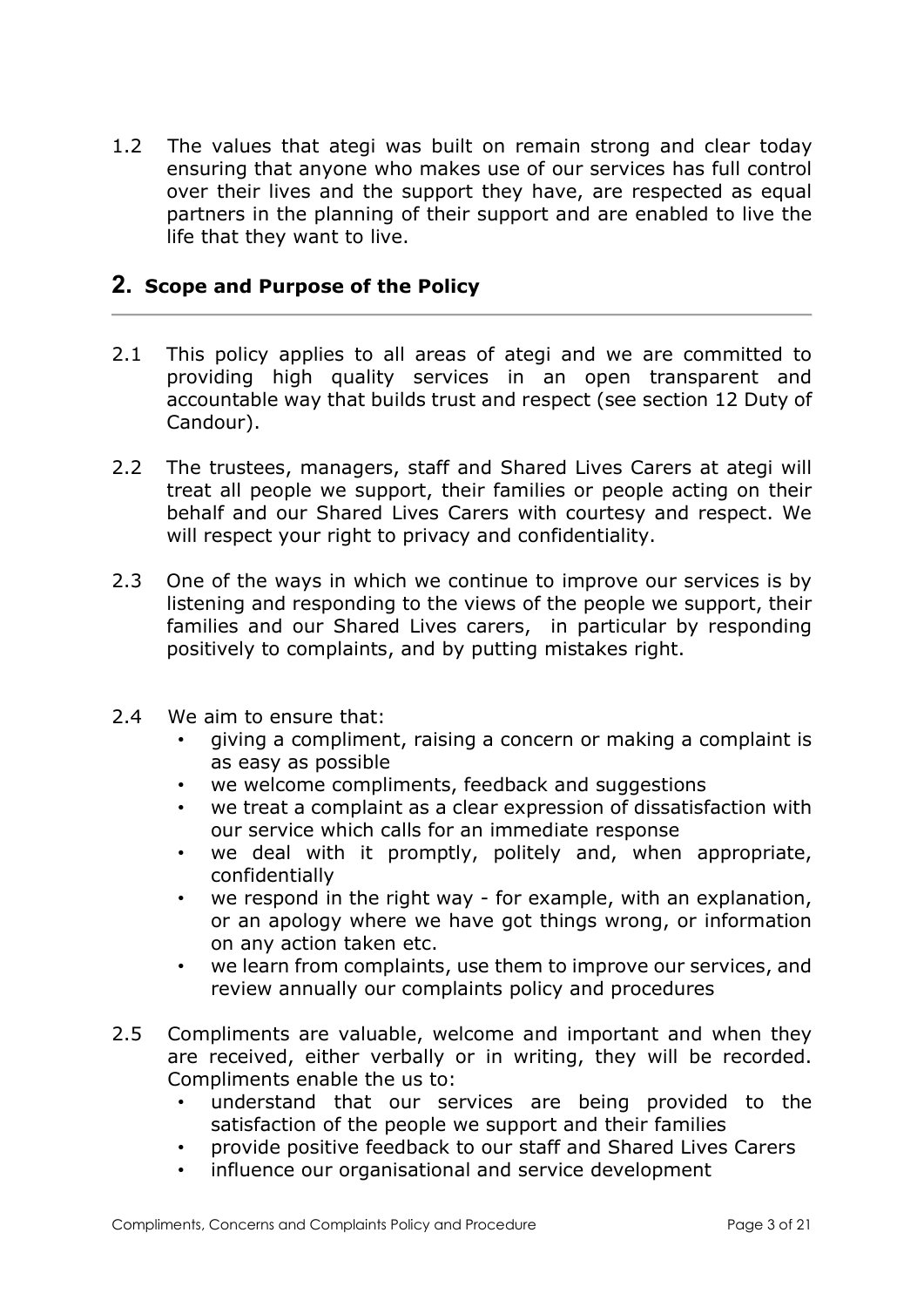- inform our continuous quality assurance programme
- 2.6 We recognise that many concerns will be raised informally, and dealt with quickly. Our aim is to:
	- resolve informal concerns quickly
	- keep matters low-key
	- enable mediation between the complainant and the individual to whom the complaint has been referred
- 2.7 This policy ensures that we welcome compliments and provides guidelines for dealing with complaints from any of the people we support, their families or members of the public about our services, staff or Shared Lives Carers.

# 3. Definitions

- 3.1 A compliment is an expression of satisfaction about the standard of service we provide.
- 3.2 A concern may be defined as an expression of worry or doubt over an issue considered to be important by a person we support or their family for which reassurances are sought.
- 3.3 A complaint is defined as any expression of dissatisfaction; however, it is expressed. This would include complaints expressed face to face, via a telephone call, in writing, via email or any other method. All staff and Shared Lives Carers will have sufficient knowledge to be able to identify an "expression of dissatisfaction" even when the word "complain" or "complaint" is not used.

## 4. Roles and Responsibilities

- 4.1 Trustees: Trustees have overall responsibility for this policy and for ensuring appropriate strategic management oversight and that support is provided for each compliment, concern and complaint received.
- 4.2 **Chief Executive Officer:** the CEO is registered with COC and CIW as the 'Nominated/Responsible Individual' and is recognised as the 'Registered Person' in relation to the duty of candour.
- 4.3 **Executive Team:** the Executive Team have responsibility for ensuring compliments and complaints are handled according to this policy and procedures.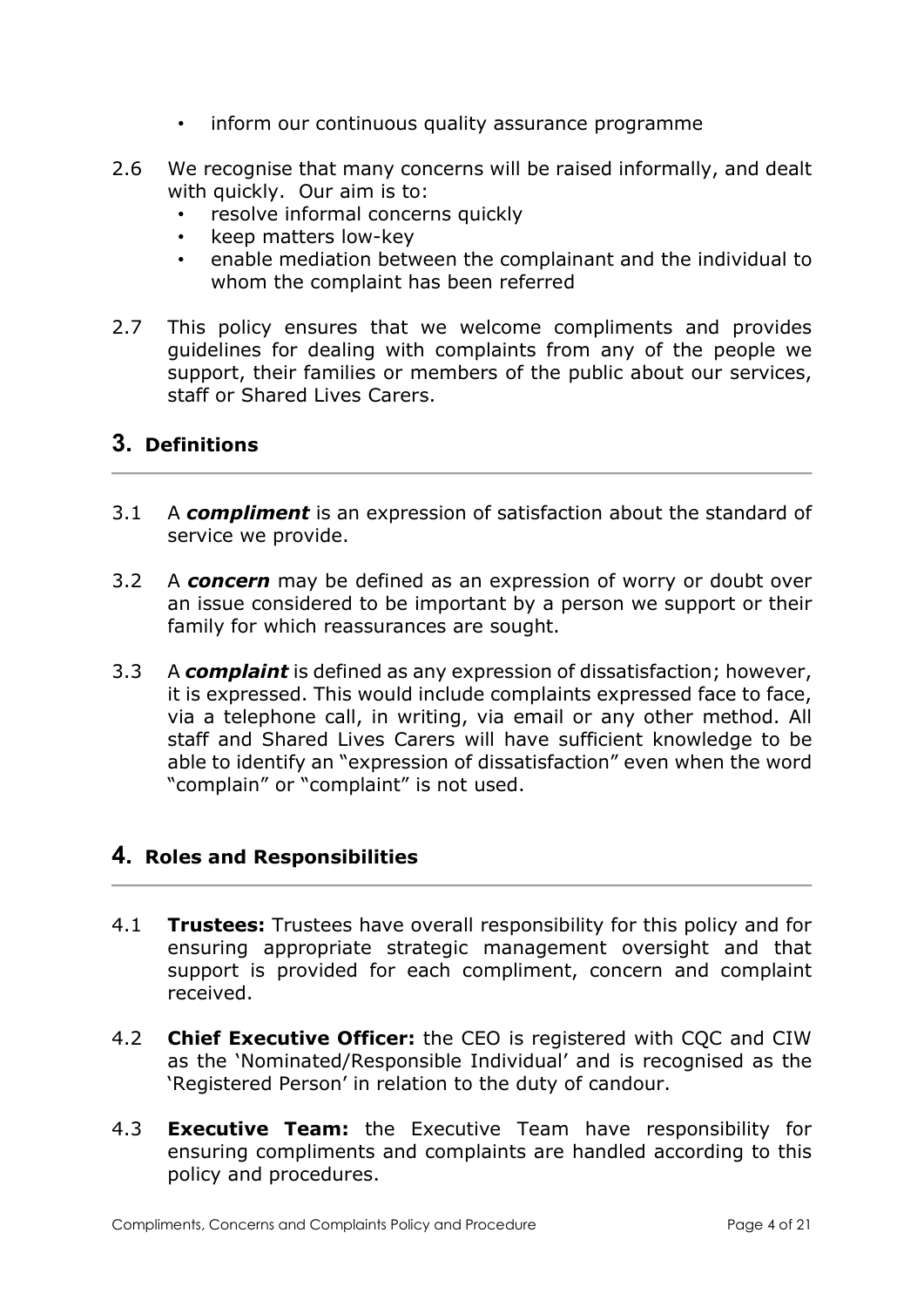- 4.4 **Head of Operations:** the Head of Operations as delegated by the CEO, is responsible for investigating complaints at Stage 3 and identifying and taking action to address issues and monitor progress to the point of closure of the complaint.
- 4.5 **Senior Leadership Team:** all members of the Senior Leadership team as delegated by the CEO are responsible for investigating complaints at Stage 2 and identifying and taking action to address issues to the point of closure of this stage.

### 4.6 **Staff and Shared Lives Carers** are responsible for:

- Signposting people supported, their families or members of the public who wish to submit a compliment, concern or complaint to this policy and procedure.
- Identifying and communicating compliments, concerns, problems, potential problems or concerns to the Service Manager

# 5. Confidentiality

5.1 Except in exceptional circumstances, every attempt will be made to ensure that both the complainant and ategi maintain confidentiality. However, the circumstances giving rise to the complaint may be such that it may not be possible to maintain confidentiality (with each complaint judged on its own facts). Should this be the case, the situation will be explained to the complainant.

## 6. What is not covered by this policy and procedure

- 6.1 There are certain matters that we do not deal with through this policy and procedure. These are:
	- Matters likely to require a Safeguarding Investigation
	- Something that a complainant knew about more than 12 months before it was raised with us
	- Complaints that have previously been dealt with through all stages of the complaints procedure identified in this policy
	- Requests for information under the Freedom of Information Act (2000) or the General Data Protection Regulation (2018)
	- Whistleblowing
	- Staff grievance or disciplinary matters; these matters should be dealt with through the relevant HR Grievance and Disciplinary Policies and Procedures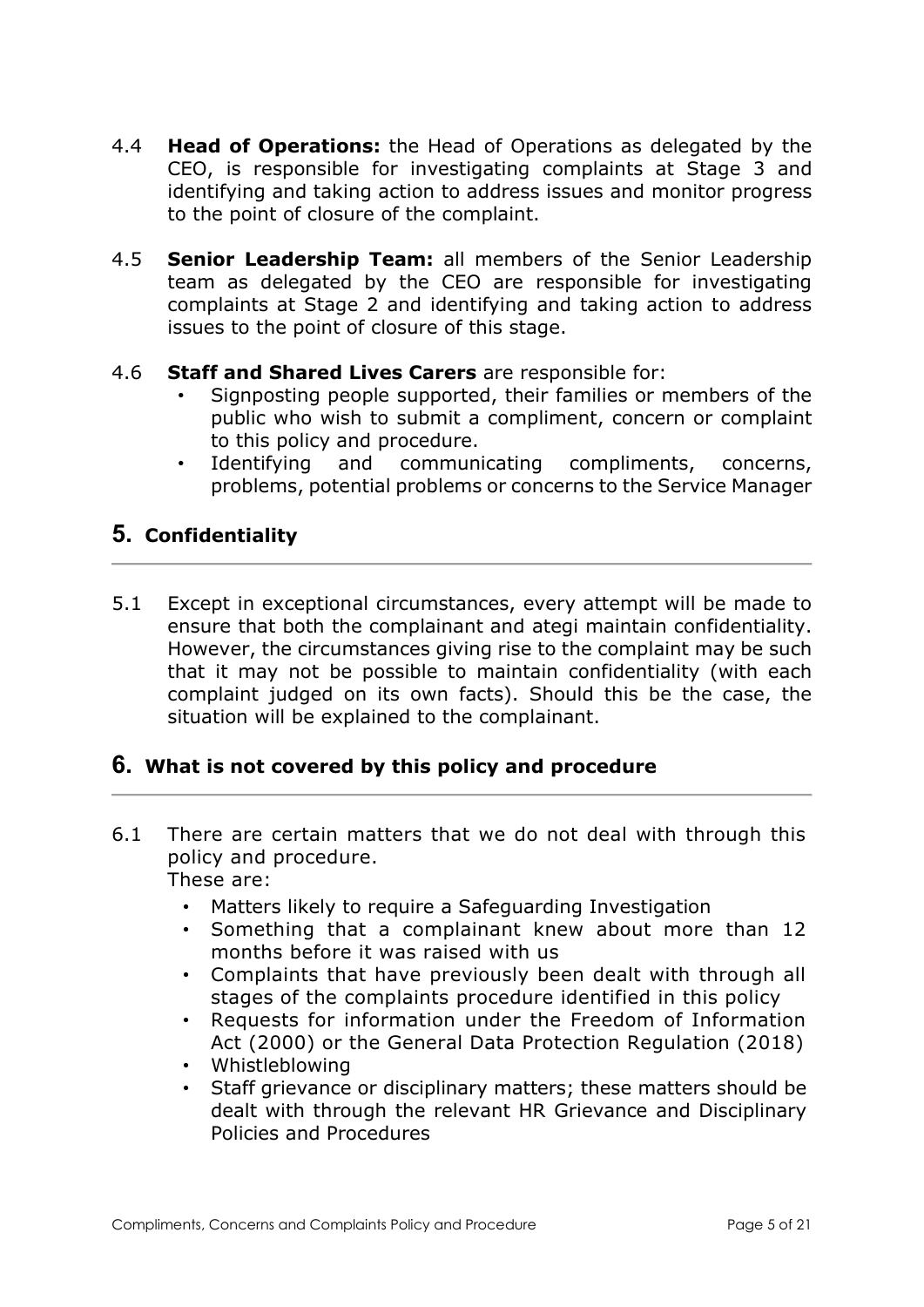# 7. Anonymous Complaints

7.1 We will not normally investigate anonymous complaints. However, the Service Manager or Head of Quality and Safeguarding, if appropriate, will determine whether the complaint warrants an investigation.

## 8. Compliments Procedure

- 8.1 All compliments received either verbally or in writing using the Compliments and Complaints Form (Appendix A) will be recorded in the company's internal compliments and complaints log.
- 8.2 All compliments will be acknowledged in writing and we will ensure any and all positive feedback is provided to the relevant member(s) of staff or Shared Lives Carer(S).

### 9. Complaints Procedure

#### Stage 1 – Informal

- 9.1 We will make every attempt to resolve a concern or complaint as close as possible to the point of service delivery and hope that they can be resolved informally by speaking directly to the staff member(s) involved or the Service Manager.
- 9.2 Concerns or complaints may be received by any method and need not be in writing. Verbal concerns or complaints will be recorded and passed to the Service Manager.
- 9.3 The Service Manager will advise the complainant of their right to complain at any time to:
	- Care Inspectorate Wales (CIW)
	- Care Quality Commission in England (CQC)
	- Local Authority or local Health Board that has arranged the service. Details of the complainant's local authority or health board will be shared with them when the concern is first raised.
- 9.4 The Service Manager will advise the complainant of the availability of any advocacy services which they believe may be of assistance to the complainant. Where relevant and the complainant is a child, the member of staff or Service Manager will advise the complainant that a local authority receiving the complaint must provide information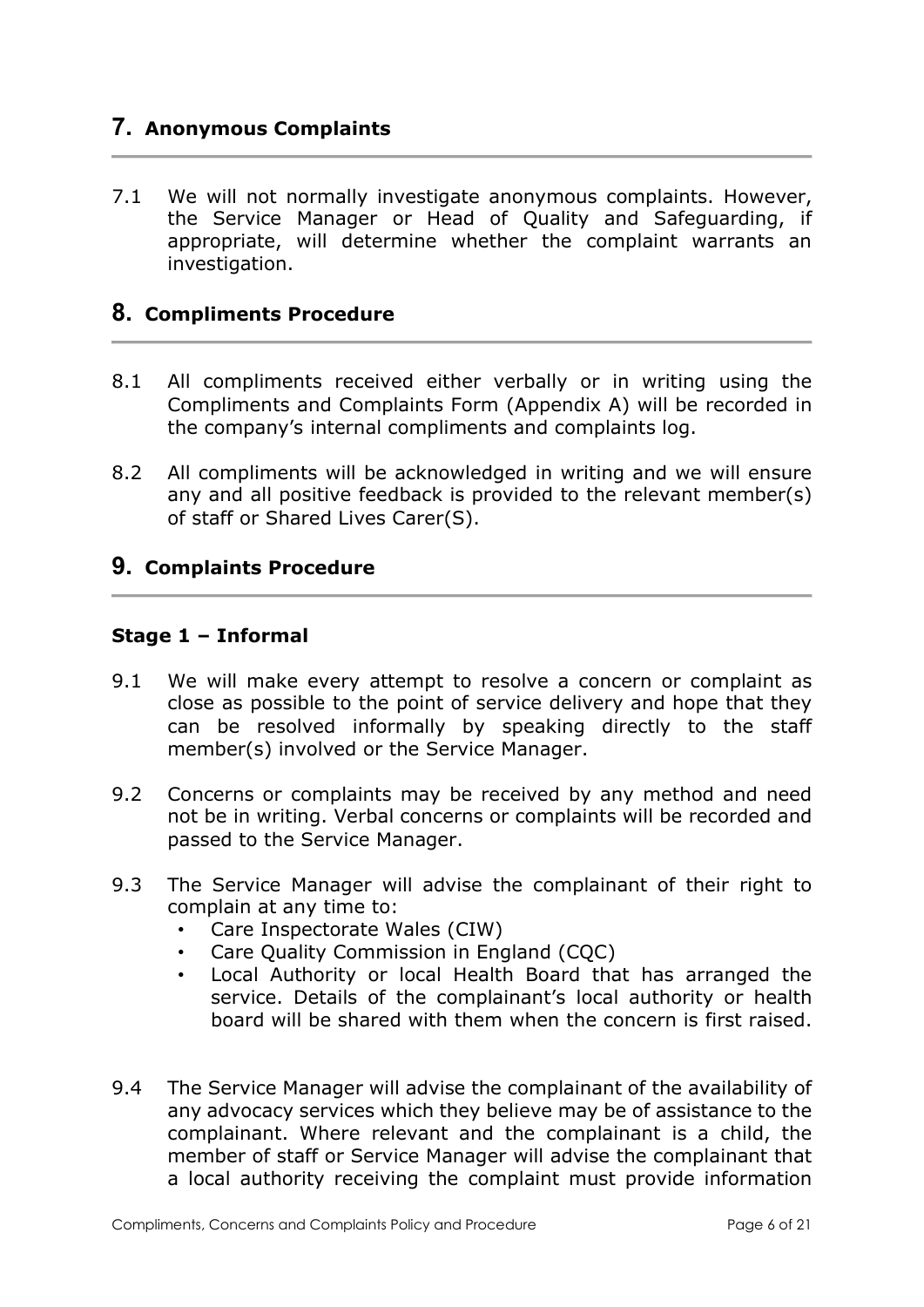and assistance for them and must, in particular, offer help in obtaining an advocate.

- 9.5 The Service Manager will check at the outset, whether any allegation is being made of abuse to a child or an adult at risk. If this is the case, the investigation of the complaint will be suspended, and a referral made in line with the ategi Safeguarding Policy and Procedures and the relevant local authority procedures.
- 9.6 The Service Manager will, as soon as reasonably practicable and in any event within 14 calendar days, seek to resolve the complaint. This time may be extended for up to a further 14 days with the agreement of the complainant.
- 9.7 In accordance with CIW, CQC or Local Authority or Health Authority that has arranged for the service ategi will confirm the outcome of the complaint.
- 9.8 Where it has been possible to resolve the complaint at this informal stage the Service Manager will write to the complainant with the following information:
	- the outcome of the informal stage, including the decisions and any recommendations
	- reasons for the decisions and any recommendations
	- the right of the complainant if not satisfied to move to Stage 2 Formal Complaint procedure
- 9.9 The complaint will be recorded in ategi's internal compliments and complaints log. This will include all details, decisions and evidence about:
	- the nature of the complaint
	- the desired outcome
	- how the investigation was carried out
	- the content of interviews undertaken
	- the outcome of the complaint
	- action taken in response
	- investigation time line
- 9.10 If the complaint cannot be resolved informally at Stage 1, the complainant will be advised that a formal complaint may be made and the following procedure should be explained to them including timescale for an investigation.
- 9.11 The complainant should be provided with the contact details to whom a written complaint should be sent. It may sometimes be appropriate for a different member of staff or Service Manager to make this explanation.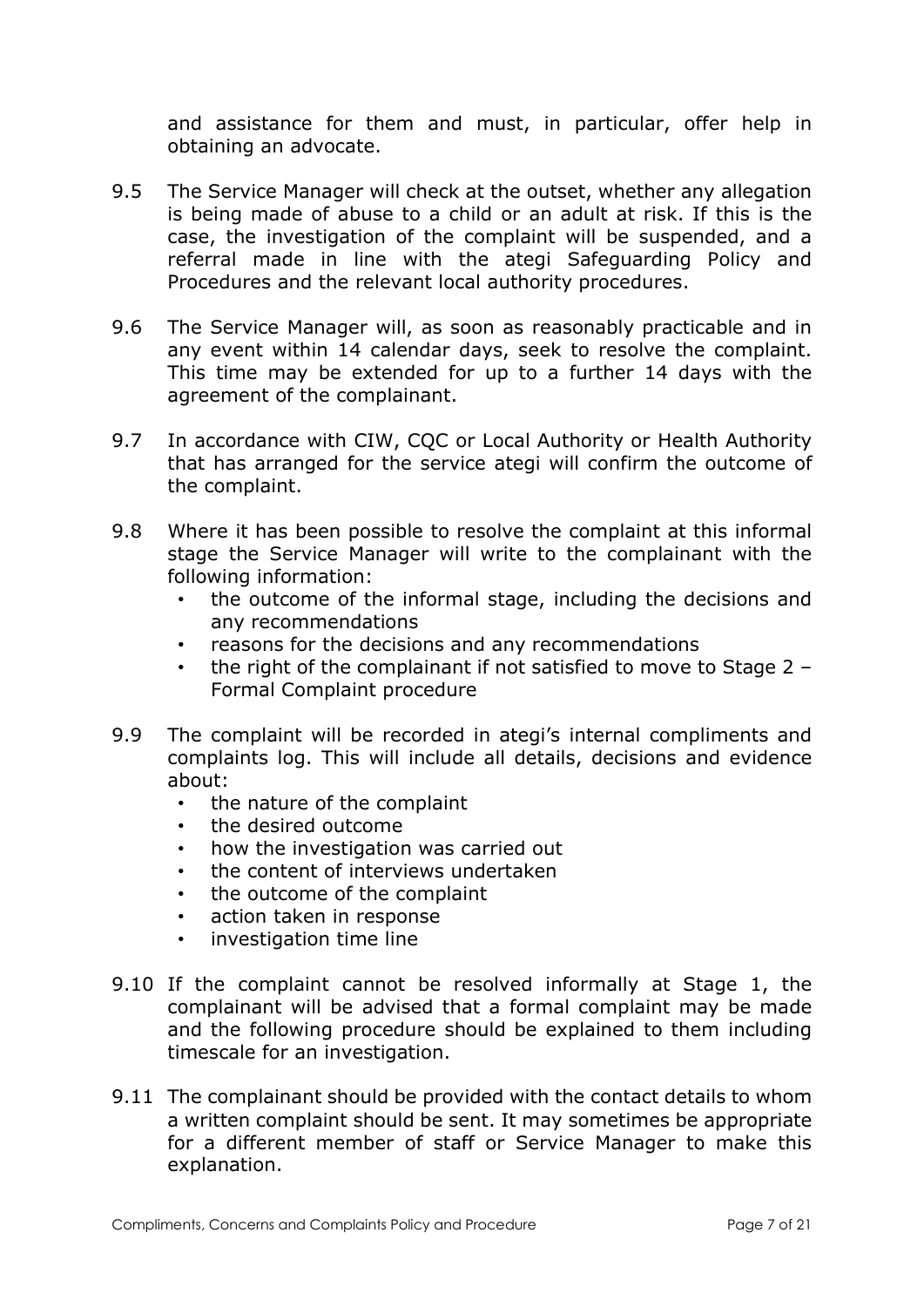### Stage 2 – Formal

- 9.12 A formal complaint can be made either verbally or in writing. If verbally, a statement should be taken by the Service Manager receiving the complaint. If in writing the ategi Compliments and Complaints Form may be used if the complainant chooses to, either way the written complaint should be returned by email or post to the relevant Service Manager (Appendix A).
- 9.13 In all cases, the complaint will be investigated by a Service Manager who will acknowledge receipt of the complaint within 3 working days in writing (email or letter).
- 9.14 In the event of a complaint about the Service Manager the complaint should be passed to the Head of Quality and Safeguarding, and if the complaint is about the Head of Operations this must be passed on to the Chief Executive.
- 9.15 If any complaint received is outside the remit and/or the authority of the Service Manager and/or is of a nature which may damage the reputation of the company the complaint will be referred directly to the CEO to investigate.
- 9.16 The Service Manager will record the complaint in the internal compliments and complaints log.
- 9.17 The Service Manager will investigate the complaint and identify the appropriate remedial action to be taken and persons responsible for such action.
- 9.18 Complaints that are dealt with via this Formal Stage 2 will be resolved as soon as practicable and in any event within 35 days of the request for formal consideration. This time limit may be extended with the agreement of the complainant.
- 9.19 At this point in the procedure complainants will be advised that if at any time they wish to use the Local Authority Complaints procedure it would be necessary for them to start from stage two in the Local Authority procedure.
- 9.20 The outcome of the investigation will be confirmed in writing to the complainant; this will summarise the nature and substance of the complaint, the conclusions and action to be taken as a result.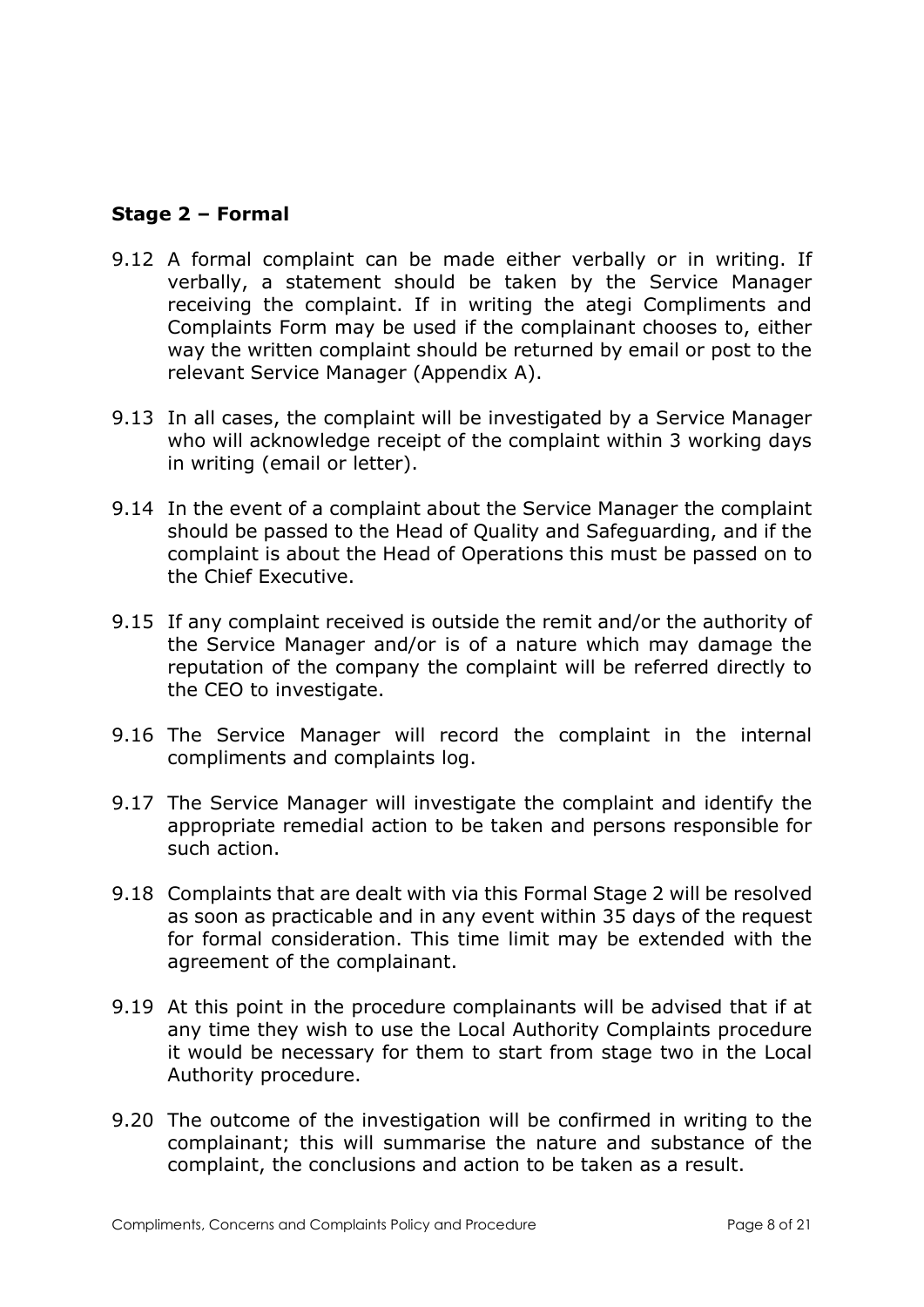- 9.21 ategi will send a copy of the written response to a complaint to CIW or CQC and any contracting Local Authority or Health Authority for the service on request.
- 9.22 If the complainant remains dissatisfied with the outcome of the investigation, they can appeal in writing to the Head of Operations within 10 working days asking for the complaint to be investigated at Stage 3.

## Stage 3 – Appeal

- 9.23 The Head of Operations will acknowledge receipt of the appeal within 5 working days and may, if necessary, contact the complainant to discuss and clarify their concerns. This may be by telephone, letter or more formally in a meeting.
- 9.24 The Head of Operations will examine the complaint and may wish to carry out further interviews, examine records, notes etc. They will respond within 21 working days in writing of the outcome of the appeal stage. Their decision will be final.

## Complaints made against a Shared Lives Carer

- 9.25 Where a complaint is made against a Shared Lives Carer, the following additional measures will apply and ategi will:
	- where necessary, draw up an agreement for the Shared Lives Carer to undertake action to rectify any identified problems within an agreed timescale
	- Monitor and support the Shared Lives Carers progress on the required action and unless achieved within the timescale, present a report to the Shared Lives panel
	- Ensure the Shared Lives Carer is aware of their right to appeal against any decision made by the independent Shared Lives panel against them and the procedure for making that appeal
	- Ensure the Shared Lives Carer is aware of their right to complain about any aspect of the implementation of the complaint's procedure that they feel has been unfair and the procedure for making that complaint
	- Ensure that throughout the investigation of a complaint against a Shared Lives Carer, we will continue to offer support to them by: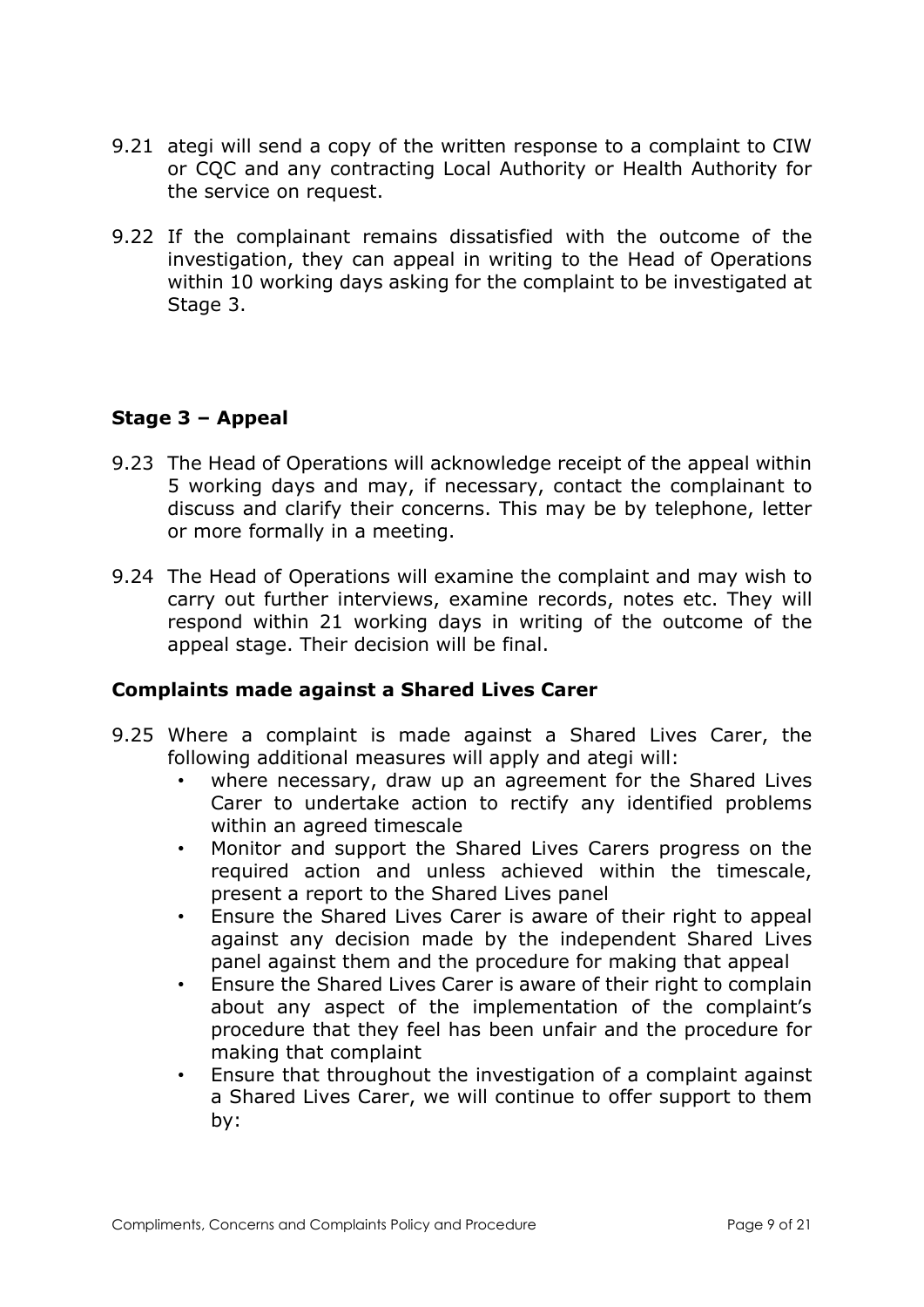- o informing and advising them and the people we support and/or their representative of the investigation process and the timescales involved
- o continuing to provide contact with the Shared Lives Carer's usual Co-ordinator and where this is not appropriate, with a replacement neutral Co-ordinator
- o encouraging the Carer to seek additional guidance and support from Shared Lives Plus where applicable
- Where a complaint is made against a Shared Lives Carer and following conclusion of the investigation, we will hold an additional Shared Lives Carer review. The review will be reported to the independent Shared Lives panel for information and any necessary action.

### Withdrawal of Complaint

9.26 If a complainant wants to withdraw their complaint, we will ask them to confirm this in writing.

### Dissatisfied with the response to the complaint

- 9.27 In circumstances where a complaint is not able to be resolved through this policy and procedure the complainant may escalate the matter to the Public Services Ombudsman for Wales (for services in Wales) or the Local Government & Social Care Ombudsman in England (for services in England).
- 9.28 The Ombudsman is independent of all care providers and government bodies, and can look into a complaint if the complainant:
	- has been treated unfairly or received a bad service through some failure on the part of the organisation providing it
	- has been disadvantaged personally by a service failure
- 9.29 The Ombudsman expects complainants to bring concerns to the attention of ategi first and to give ategi a chance to out things right. Complainants can contact the Ombudsman as follows:

### Wales

 Telephone: 0300 790 0203 Email: ask@ombudsman-wales.org.uk Website: www.ombudsman-wales.org.uk Twitter: @OmbudsmanWales In Writing: Public Services Ombudsman for Wales 1 Ffordd yr Hen Gae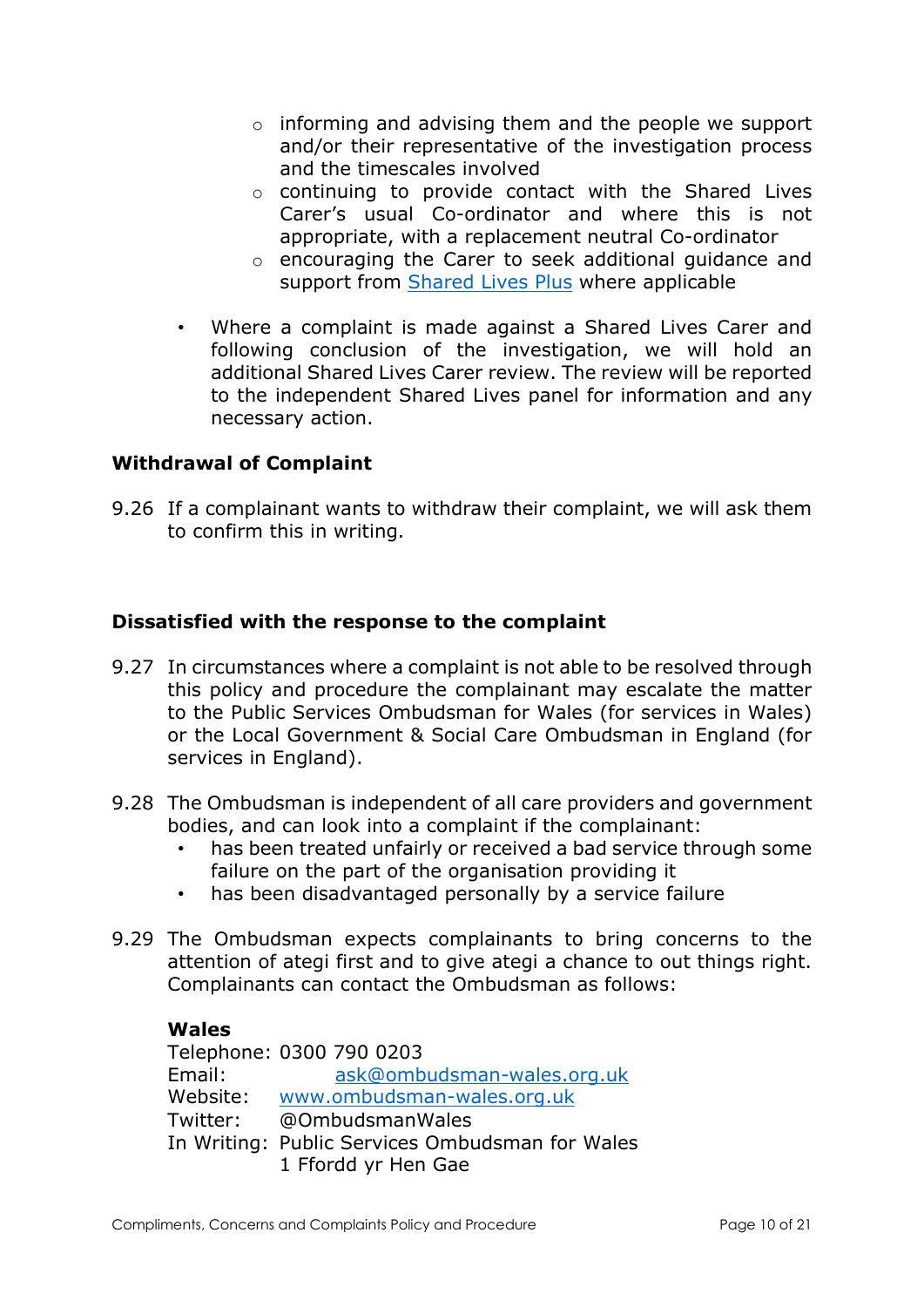Pencoed, CF35 5LJ

### **England**

 Telephone: 0300 061 0614 Website: https://www.lgo.org.uk/ https://www.lgo.org.uk/adult-social-care/how-we-canhelp Twitter: @LGOOmbudsman In Writing: LGO 53-55 Butts Road

- Coventry, CV1 3BH
- 9.30 Complainants can also ask ategi for a copy of the Ombudsman booklet which provides more information about the role and how a complaint can be made.

# 10. Duplicate Complaints

- 10.1 After closing a complaint at the end of the complaint's procedure, the company may receive a duplicate complaint from:
	- a parent/carer or other relative
	- a colleague or fellow Shared Lives Carer
- 10.2 The complaint will be considered and if it is established that the complaint is about the same subject and does not describe or include any new issue, instance or information, we will contact the new complainant and inform them that the company has already considered that complaint and the procedure is complete.
- 10.3 Should the complaint contain any new issues, instances or information the procedure noted in Section 9 will be followed.
- 10.4 We will advise the new complainant to contact the Ombudsman if they are dissatisfied with how ategi has handled the original complaint.

## 11. Duty of Candour

11.1 The legislation and guidance noted below (paragraph 12.6) outlines the 'duty of candour' which requires registered providers and registered managers (known as 'registered persons') and those working in the social care profession to act in an open and transparent way with people receiving care or treatment from them. This is crucial in underpinning a safe, open and transparent culture.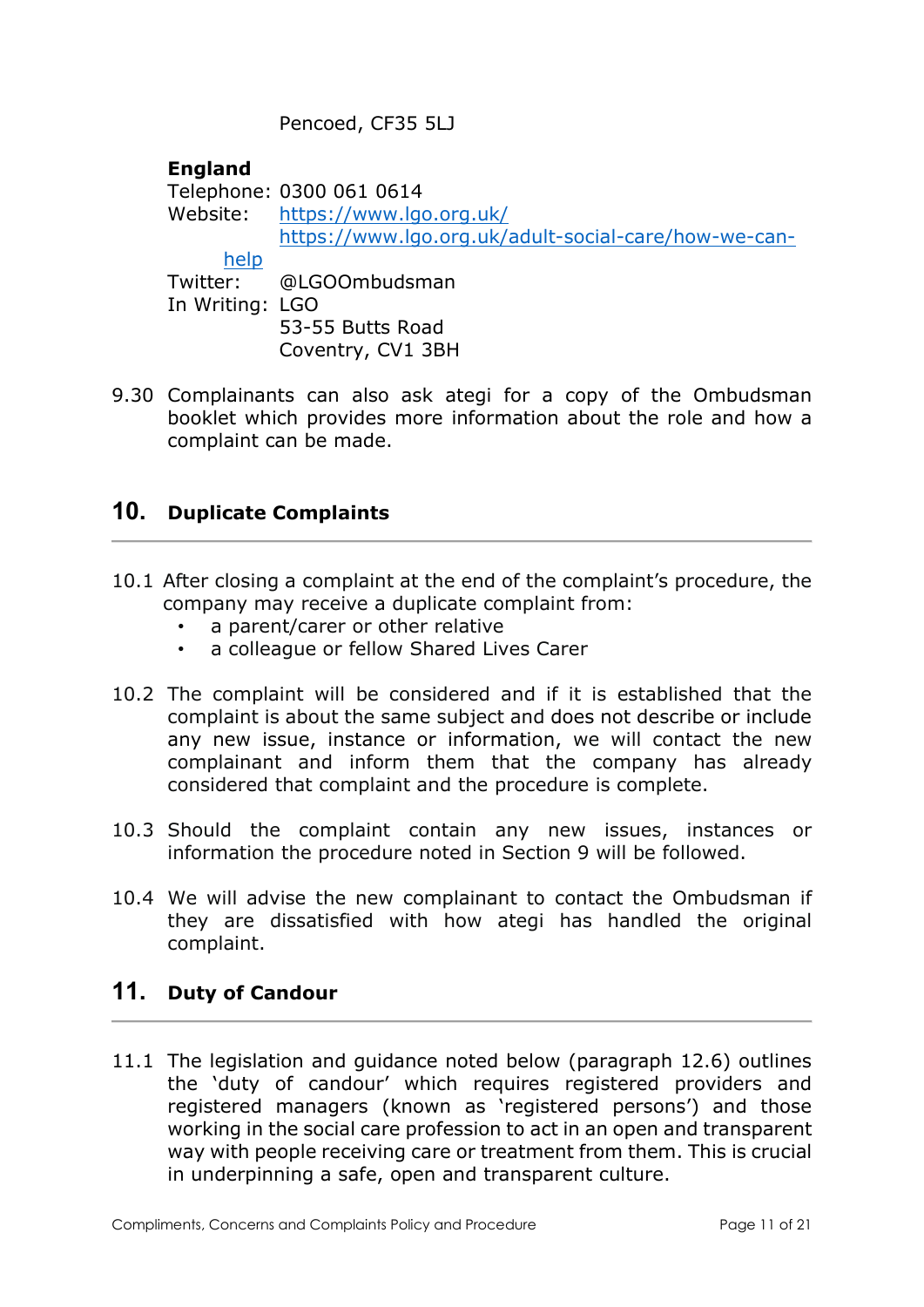- 11.2 A crucial part of the duty of candour is the apology. Apologising is not an admission of liability. To fulfil the duty of candour, staff and Shared Lives Carers will apologise for the harm caused, regardless of fault, as well as being open and transparent about what has happened. Saying 'sorry' is:
	- always the right thing to do
	- not an admission of liability
	- acknowledges that something could have gone better
	- the first step to learning from what happened and preventing it recurring.
- 11.3 ategi has a duty as a registered provider of social care services to ensure our services, practices and the conduct of our staff and Shared Lives Carers do not fall below these standards; and that no action or omission on our part harms the well-being of individuals
- 11.4 A 'notifiable safety incident' is a specific term defined in the duty of candour. It should not be confused with other types of safety incidents or notifications. A notifiable safety incident means any unintended or unexpected incident that occurred in respect of an individual we Support during the provision of a regulated activity that, in the reasonable opinion of a health care professional
	- a. appears to have resulted in:
		- i. the death of a person we support, where the death relates directly to the incident rather than to the natural course of the persons illness or underlying condition,
		- ii. an impairment of the sensory, motor or intellectual functions of the person we support which has lasted, or is likely to last, for a continuous period of at least 28 days,
		- iii. changes to the structure of the person we support's body,
		- iv. the person we support experiencing prolonged pain or prolonged psychological harm, or
		- v. the shortening of the life expectancy of the person we support; or
	- b. requires treatment by a health care professional in order to prevent
		- i. the death of the person we support, or
		- ii. any injury to the person we support which, if left untreated, would lead to one or more of the outcomes mentioned in subparagraph (a).
- 11.5 ategi will act promptly as soon as a 'notifiable safety incident', has been discovered. The 'registered person' is responsible for carrying out, or delegating the responsibility for carrying out the duty, and they must liaise with the 'relevant person.'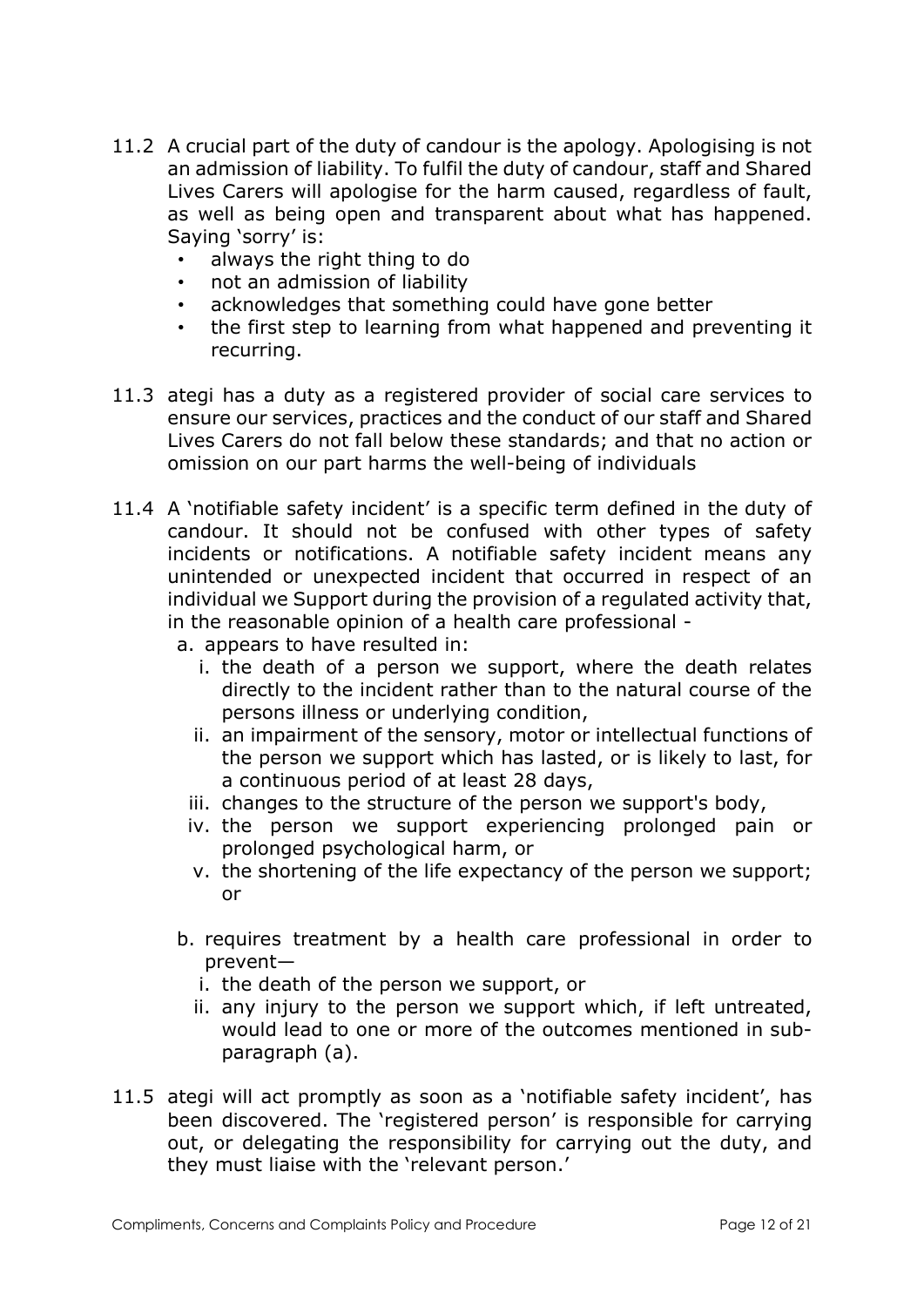- 11.6 The 'registered person' at ategi is the CEO who will delegate carrying out the duty to either:
	- a Director
	- the Head of Operations
	- any other relevant Head of Department, or
	- a Service Manager, whichever is more appropriate.

The 'relevant person' is any person we support who was harmed or someone acting lawfully on their behalf.

11.7 Further information is available as follows:

- Health and Social Care Act 2008 (Regulated Activities) Regulations 2014: Regulation 20
- Social Services and Well-being (Wales) Act 2014
- Code of Professional Practice for Social Care (Wales)
- Openness and honesty when things go wrong: the professional duty of candour (Wales)
- Health and Social Care (Quality and Engagement) (Wales) Act, 2020 (to come into force spring 2023)

# 12. Publication

12.1 A copy of this policy and procedure is available on the ategi website (www.ategi.org.uk) and an information leaflet will be provided to all Shared Lives Carers and people we support as part of their induction to ategi services.

## 13. Monitoring and Review

- 13.1 ategi is committed to striving for excellence in the provision of all its services. We do this by actively monitoring and reviewing all our services and systems. We use an electronic recording system to capture all relevant information, notes and data that supports the evidencing and monitoring of compliments, concerns and complaints.
- 13.2 This mechanism is a crucial and integral part of the monitoring and quality assurance systems which contributes to the management and governance of this policy and procedure.

13.3 The Board of Trustees will review this policy and procedure biannually.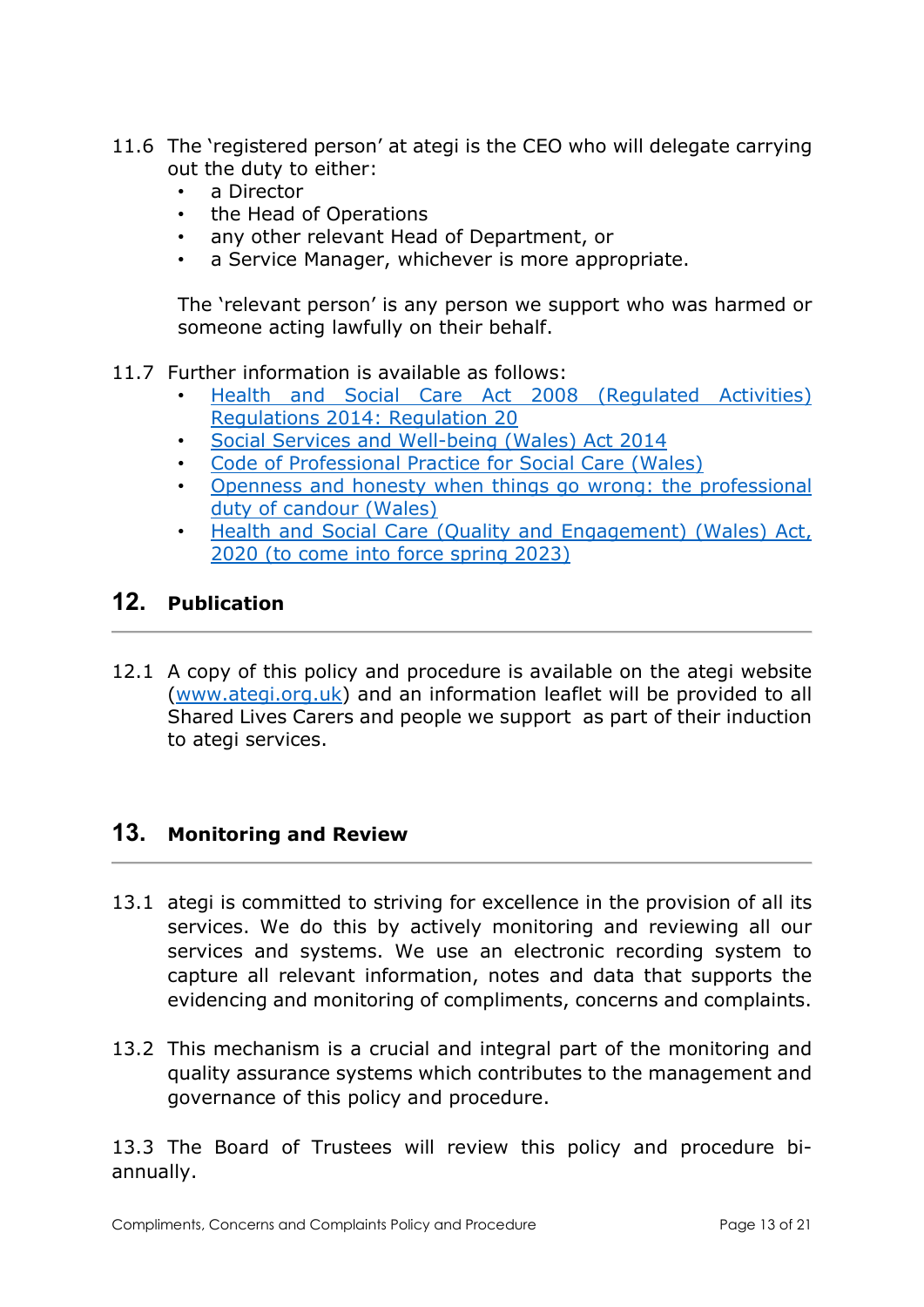# 14. Linked Policies and Procedures

- 14.1 This policy and procedures are linked to the following policies:
	- Safeguarding Adults and Children at Risk Policy
	- Serious Incident Reporting Policy
	- Whistleblowing Policy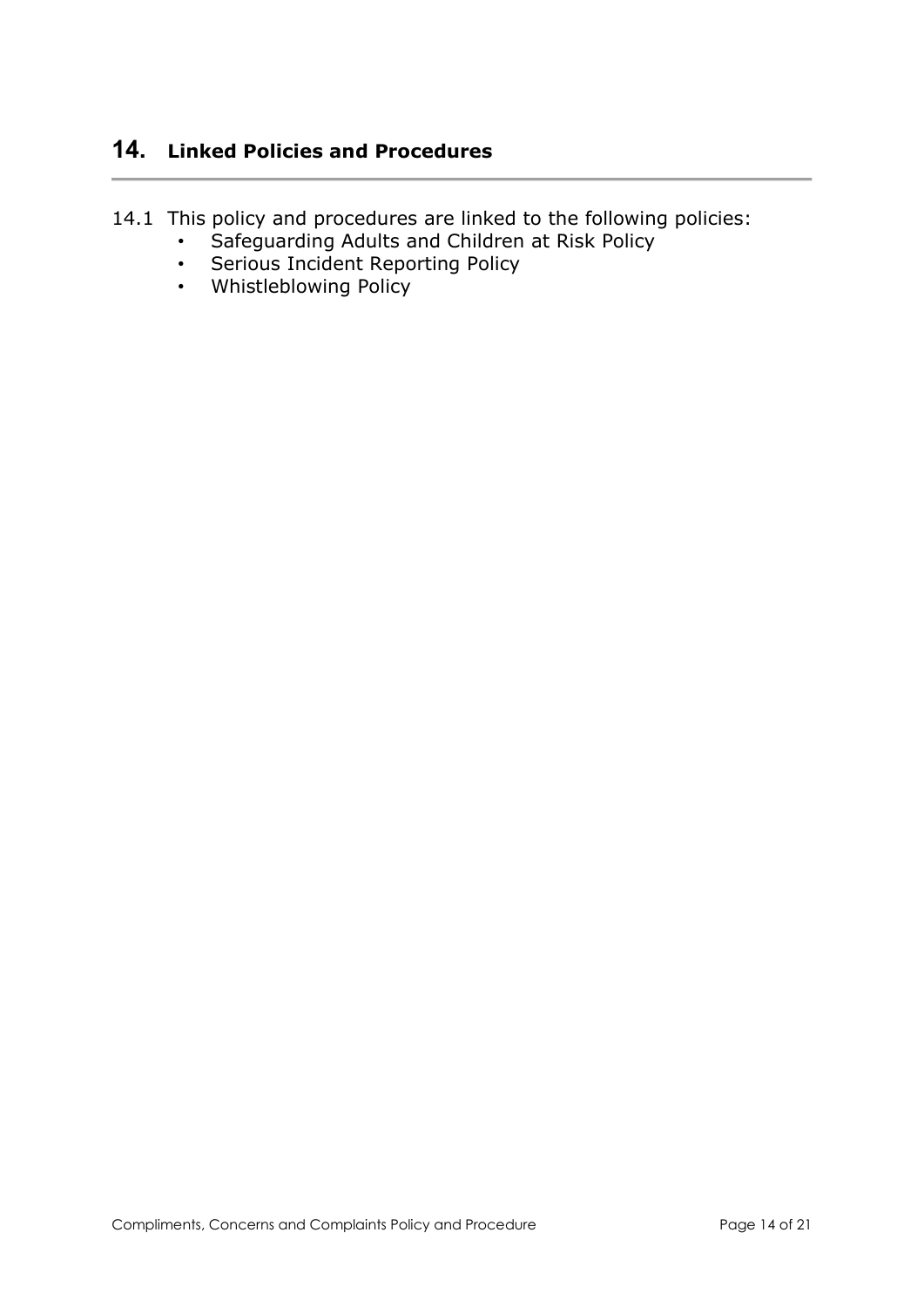### Appendix A

### ategi Compliments and Formal Complaints Form

You should use this form to submit a compliment about any ategi service or to make a formal complaint in accordance with Stage 2 of the Compliments, Concerns and Complaints Policy.

| <b>Your Full Name</b>        |  |
|------------------------------|--|
| <b>Your Address</b>          |  |
| <b>Contact Telephone</b>     |  |
| Number(s)                    |  |
| <b>Contact Email Address</b> |  |
| Date & Time of               |  |
| <b>Incident</b>              |  |

### Section 1: Compliments - please detail below your comments or suggestion you wish to make

#### Section 2: Concern / Complaint – please detail the nature of your formal complaint

What action would you like to be taken in relation to your complaint?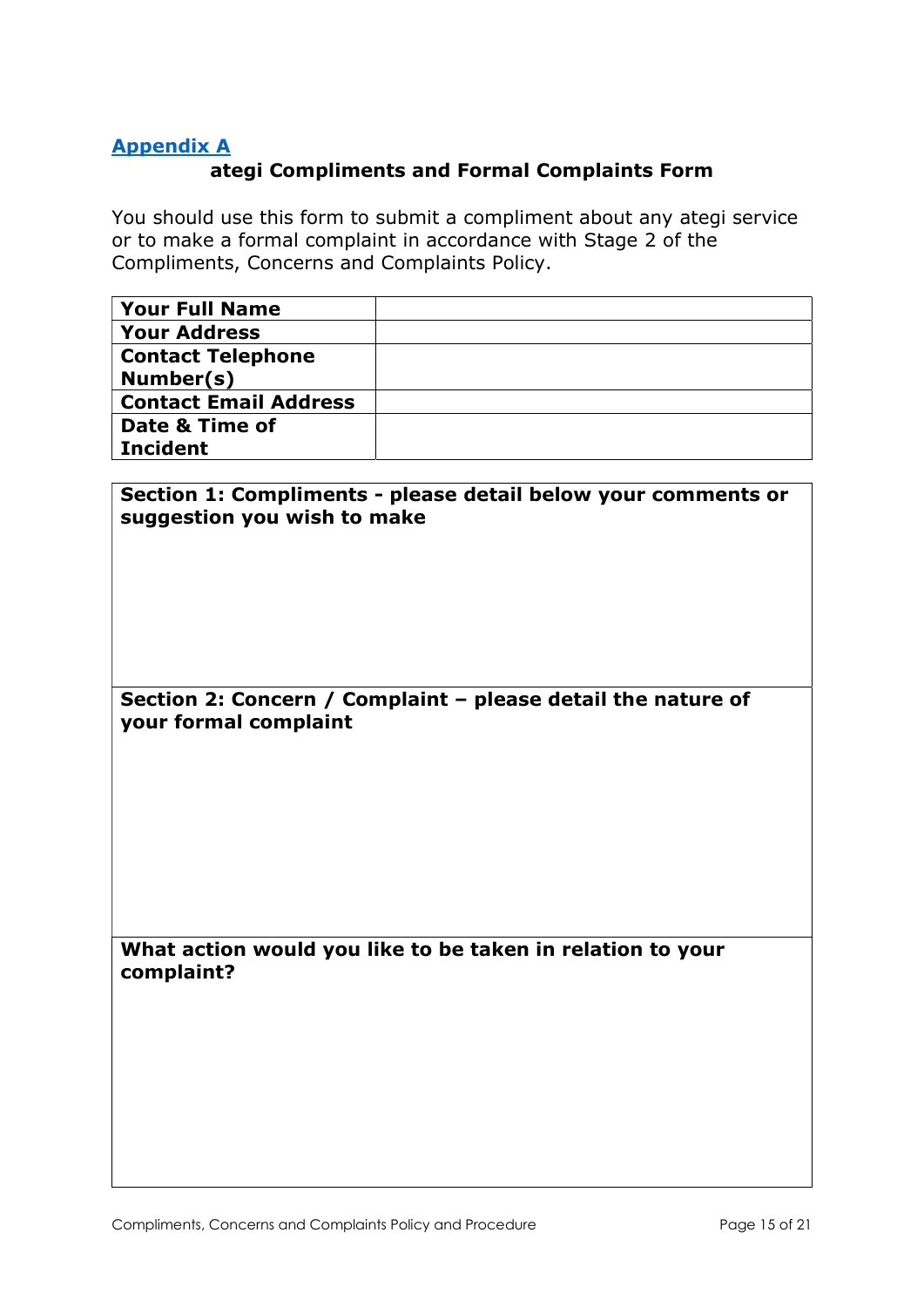What times are convenient for you to have an appointment to discuss your complaint?

Compliments - This form should be returned to info@ategi.co.uk

Formal Complaints – This form should be returned to the Service Manager you were advised of at the end of Stage 1. Full contact details can be found overleaf.

ategi Responsible Individual – Chief Executive Officer (CEO) (Regulation and Inspection Social Care 2016 Act and Health and Social Care Act 2008) (Regulated Activities) Regulations 2014)

Kate Allen Flynn House, Cardiff Road, Rhydyfelin Pontypridd, Wales CF37 5HP Tel: 01443 484 400 Email: katea@ategi.co.uk

#### ategi Head of Quality & Safeguarding

Richard Cox Flynn House, Cardiff Road, Rhydyfelin Pontypridd, Wales CF37 5HP Tel: 01443 484 400Email: richardc@ategi.co.uk

| ategi Service Managers                                                                                                                                                                           |                                                                                                                                                                                                       |  |  |  |
|--------------------------------------------------------------------------------------------------------------------------------------------------------------------------------------------------|-------------------------------------------------------------------------------------------------------------------------------------------------------------------------------------------------------|--|--|--|
| <b>Shared Lives Manager (Wales)</b><br>Samantha Davies<br>Flynn House,<br>Cardiff Road, Rhydyfelin<br>Pontypridd, Wales CF37 5HPTel:<br>029 2081 4800<br>Email: samanthad@ategi.co.uk            | <b>Shared Lives Manager (South</b><br>Gloucestershire)<br>Suite B1, White House Business<br>Centre<br>Kingswood<br>Bristol, England BS15 8DH<br>Tel: 0117 332 1030<br>Email: slssouthglos@ategi.co.uk |  |  |  |
| Shared<br>Lives<br><b>Manager</b><br>(Buckinghamshire)<br><b>Andrew Tucker</b><br>Unit M2A, DeHavilland Court<br>Penn Street, Amersham<br>Buckinghamshire, England HP7 0PX<br>Tel: 01494 932 920 |                                                                                                                                                                                                       |  |  |  |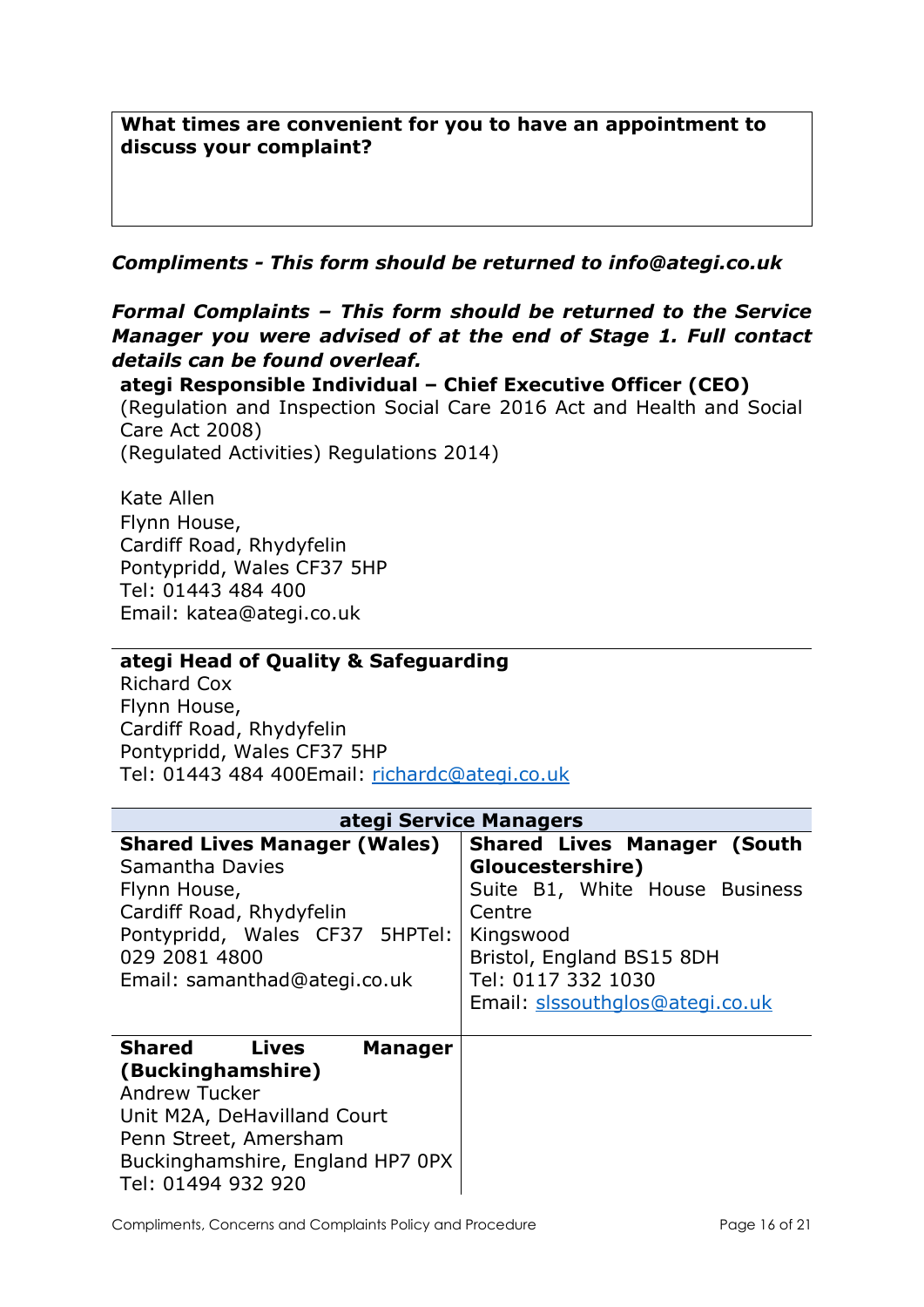Email: amyg@ategi.co.uk

| Living<br>Supported<br><b>Manager</b><br>(Wales)<br><b>Gail Reece</b><br>Flynn House<br><b>Cardiff Road</b><br>Pontypridd, Wales CF37 5HP<br>Tel: 01443 484 400<br>Email: gailr@ategi.co.uk | <b>Domicilliary Support Services</b><br><b>Manager (Wales)</b><br>Katrina Watts<br>Flynn House<br><b>Cardiff Road</b><br>Pontypridd, Wales CF37 5HP<br>Tel: 01443 484 400<br>Email: katrinaw@ategi.co.uk |  |
|---------------------------------------------------------------------------------------------------------------------------------------------------------------------------------------------|----------------------------------------------------------------------------------------------------------------------------------------------------------------------------------------------------------|--|
| <b>Care Inspectorate Wales (CIW)</b>                                                                                                                                                        | <b>Care Inspectorate England</b><br>(CQC)                                                                                                                                                                |  |
| <b>Welsh Government</b><br>Rhydycar Business Park<br>Merthyr Tydfil<br>Wales, CF48 1UZ<br>Tel: 0300 7900 126                                                                                | As at September 2021 CQC offices<br>are closed with staff working from<br>home.<br>Tel: 03000 616 161<br>Email: enquiries@cqc.org.uk                                                                     |  |
| <b>Shared Lives Plus</b>                                                                                                                                                                    |                                                                                                                                                                                                          |  |
| Schemes)<br><b>Shared Lives Plus</b><br>G04 The Cotton Exchange<br>Old Hall Street<br>Liverpool, Merseyside L3 9JR<br>Tel: 0151 227 3499<br>Email: info@sharedlivesplus.org.uk              | (UK membership charity for Shared Lives Carers and Shared Lives                                                                                                                                          |  |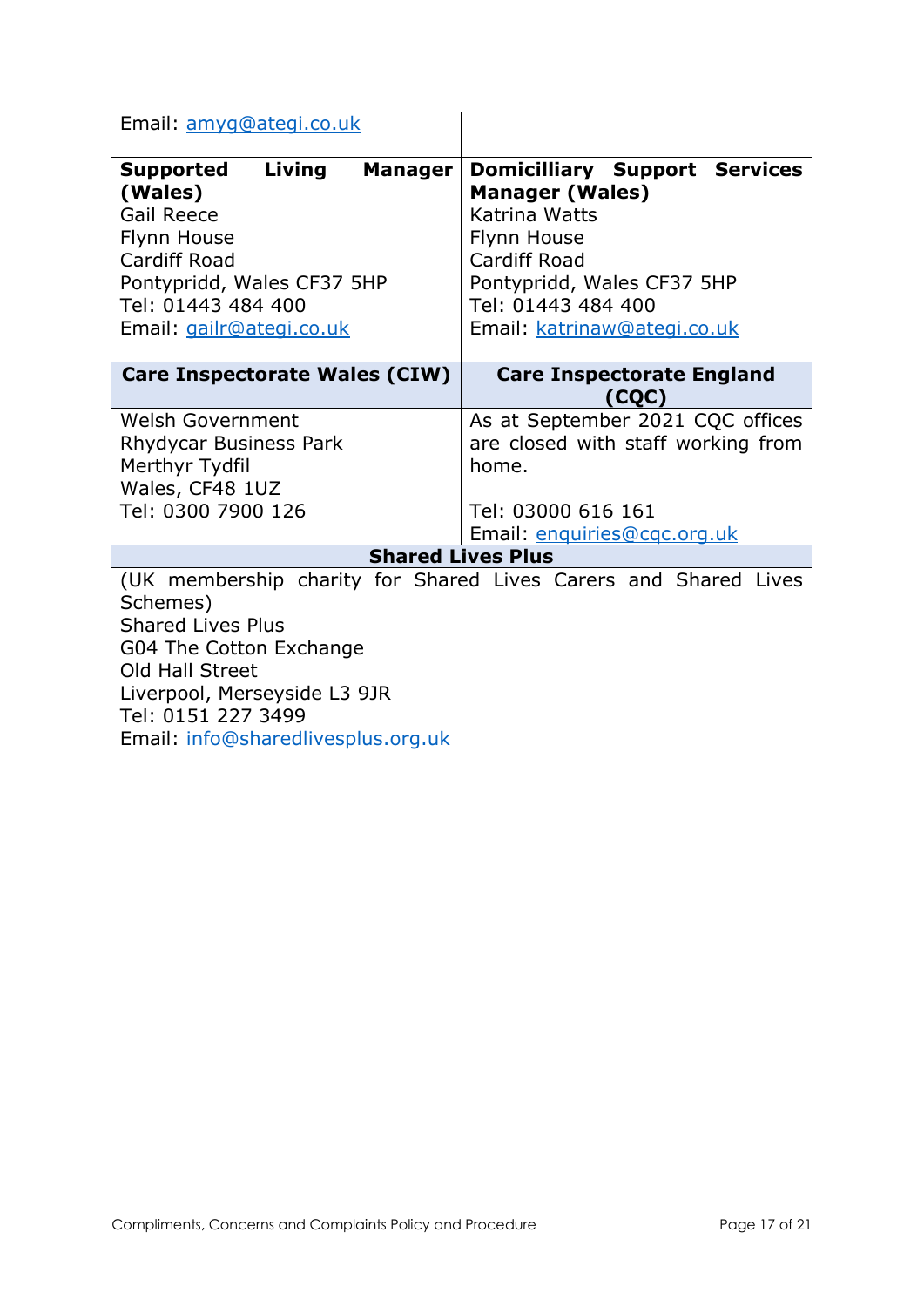## Appendix B

## ategi Compliments and Complaints Procedural Flowcharts

# Customer submits compliment verbally or in writing using the Compliments and Complaints Form Compliments and Complaints Form is recorded in the internal compliments and complaints log Positive feedback shared with relevant staff member(s) or Shared Lives Carer(s) Positive feedback informs organisation and service development Positive feedback informs continuous quality assurance programme End of Procedure

#### Compliments Procedure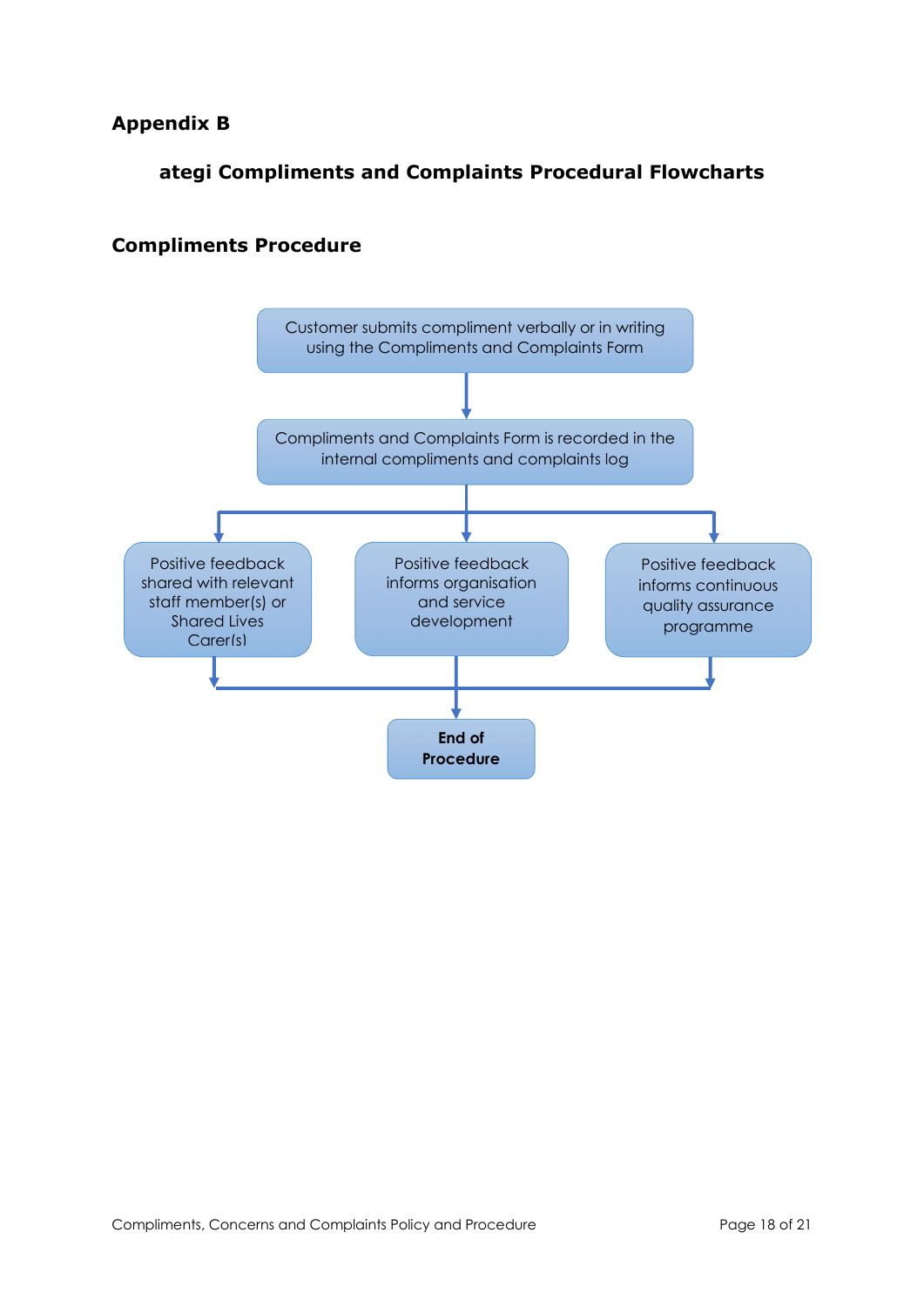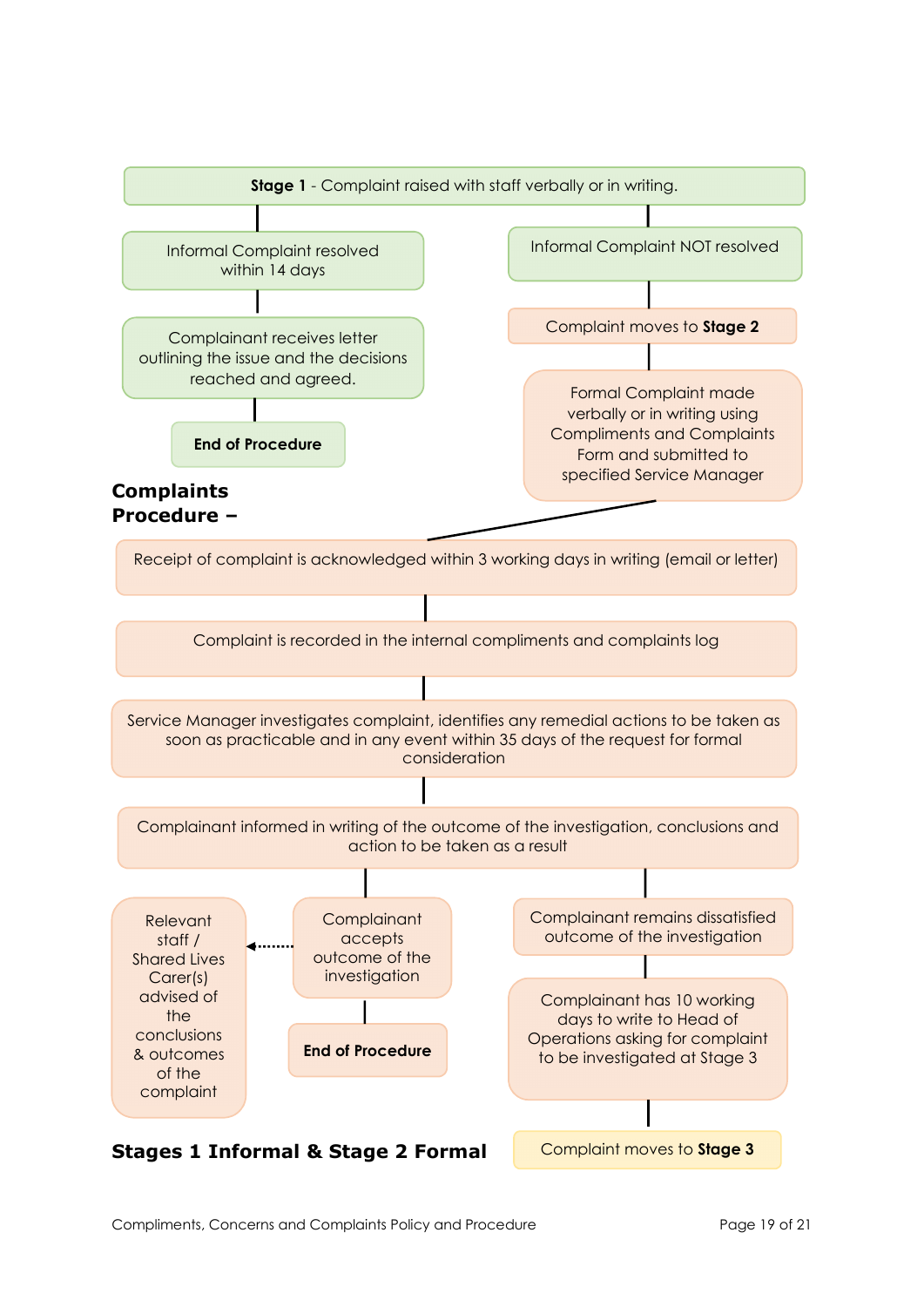